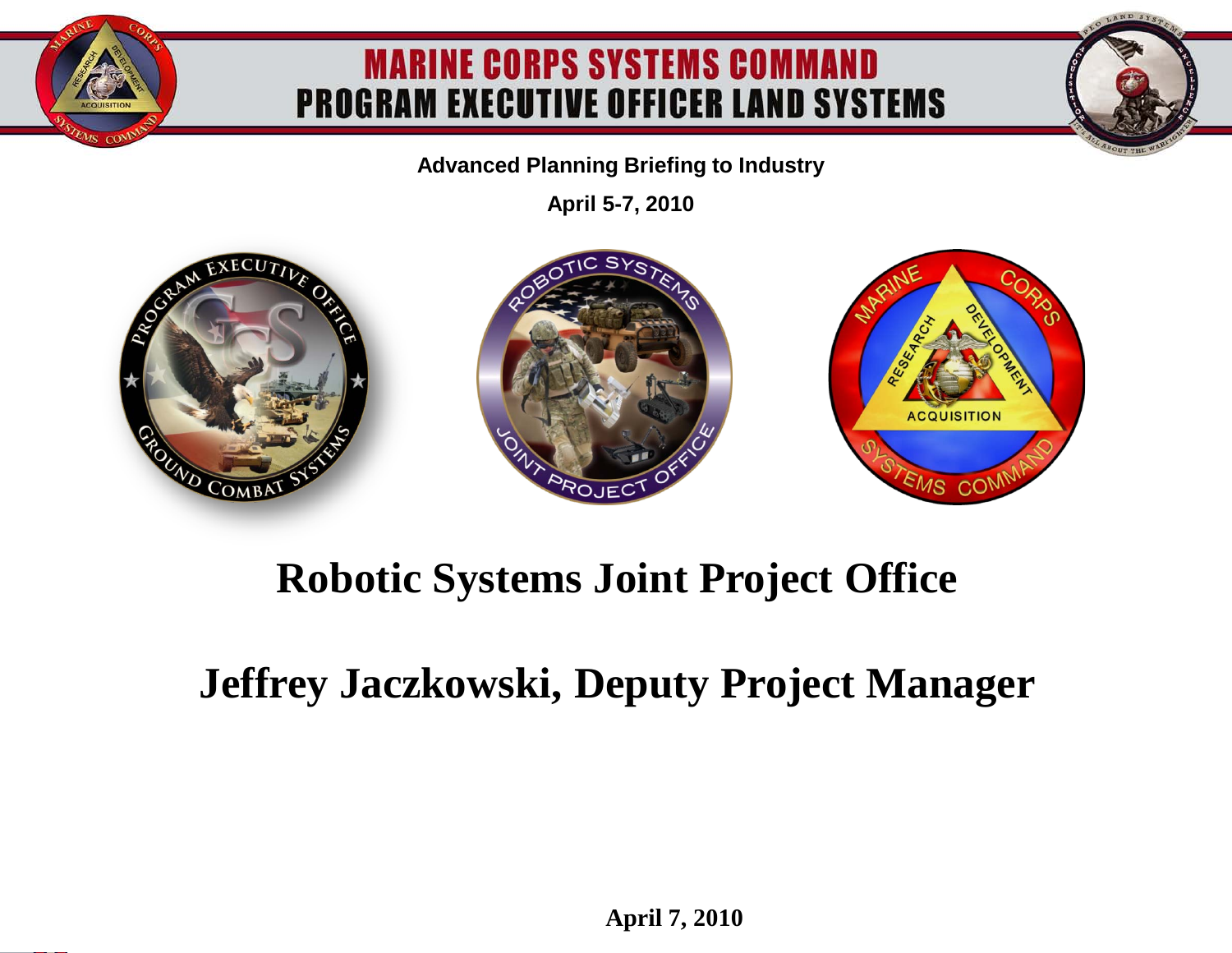#### **COMMANDER**

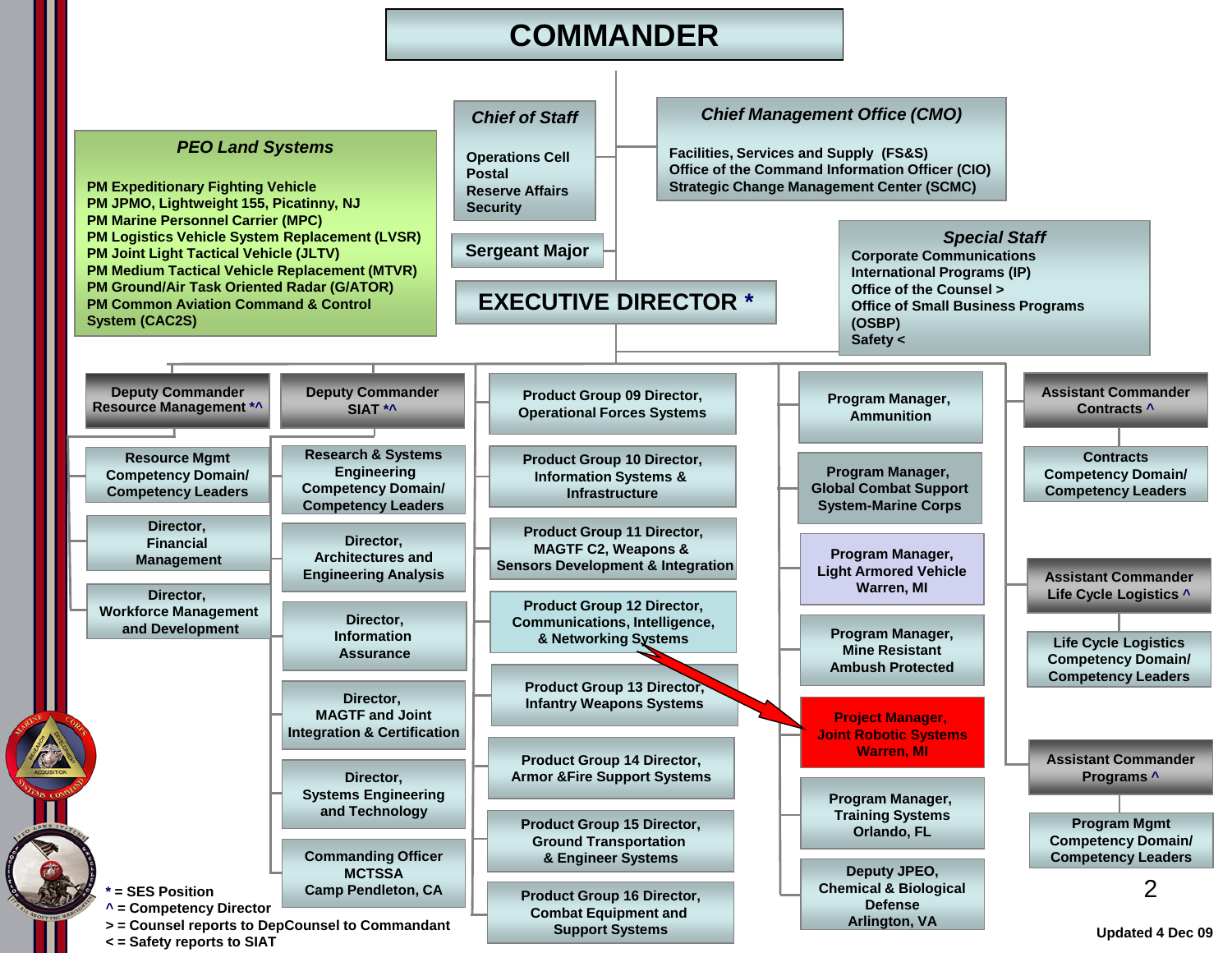## **Organizational Relationships**

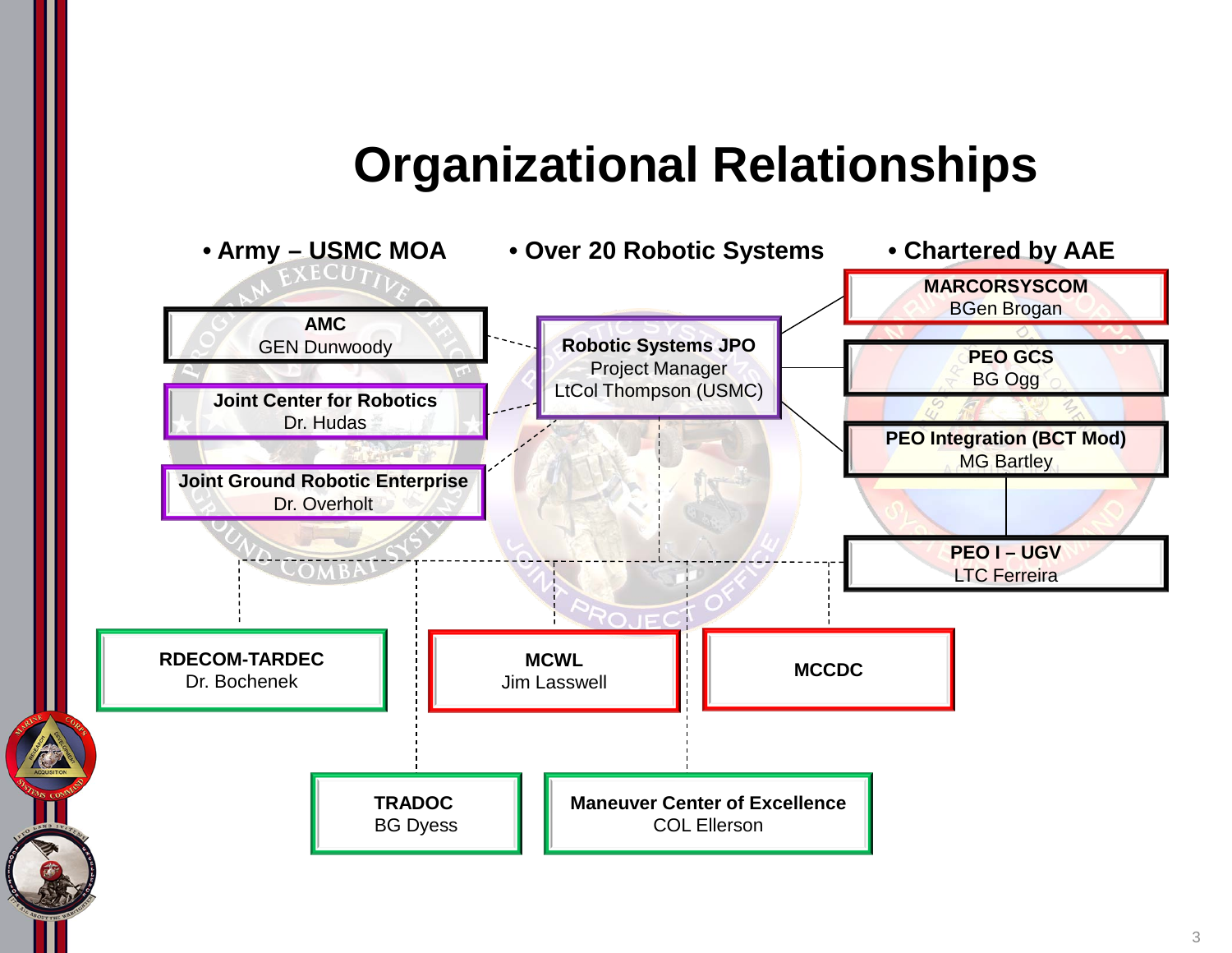#### **Maneuver**



- **IED Defeat Systems**
- **Disarm / Disrupt**
- **Reconnaissance**
- **Investigation**
- **Explosive Sniffer**

# **Robotic Systems Portfolio**









- **Area/Route Clearance**
- **Mine Neutralization**
- **Counter IED**
- **CBRNE**

#### **Sustainment**











- **Common Robotic Kit**
- **EOD**
- **Convoy**
- **Log/Resupply**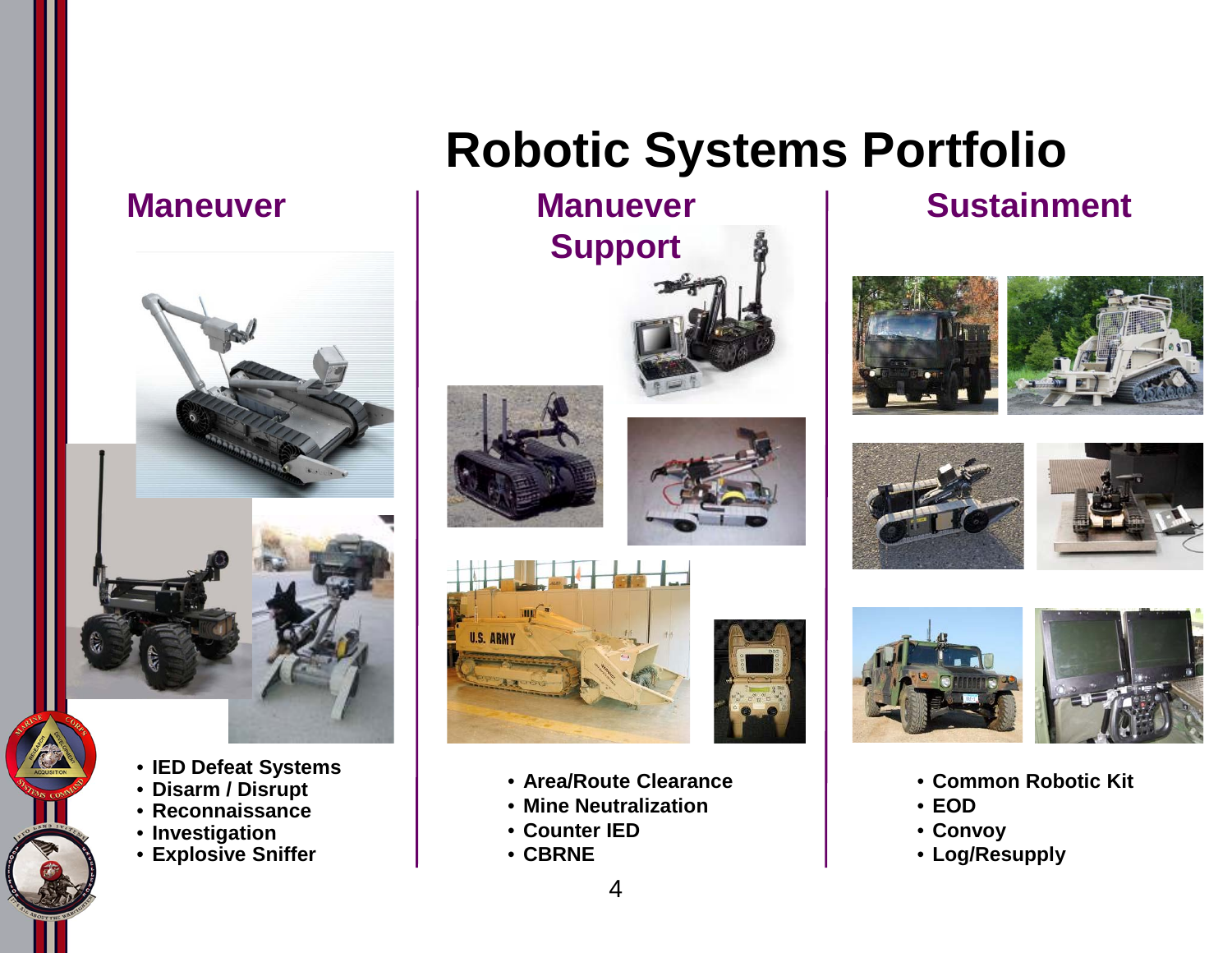# **Adapting to the Changing Fight**

- Robotic systems have functioned properly and reliably during OIF/OEF
- RS JPO has fielded over 6000 ground robotic systems since 2004

#### What the Joint Warfighter wants:

- Extended range and robust comms
- Smaller, more compact devices
- Common controller
- Longer battery life
- Increased endurance, dexterity & agility
- More capable payloads
- Cameras, comms, IED detection, etc
- More systems



**Although Marines are generally satisfied with current UMS, a common concern is the weight, size, frequency allocation, and power consumption**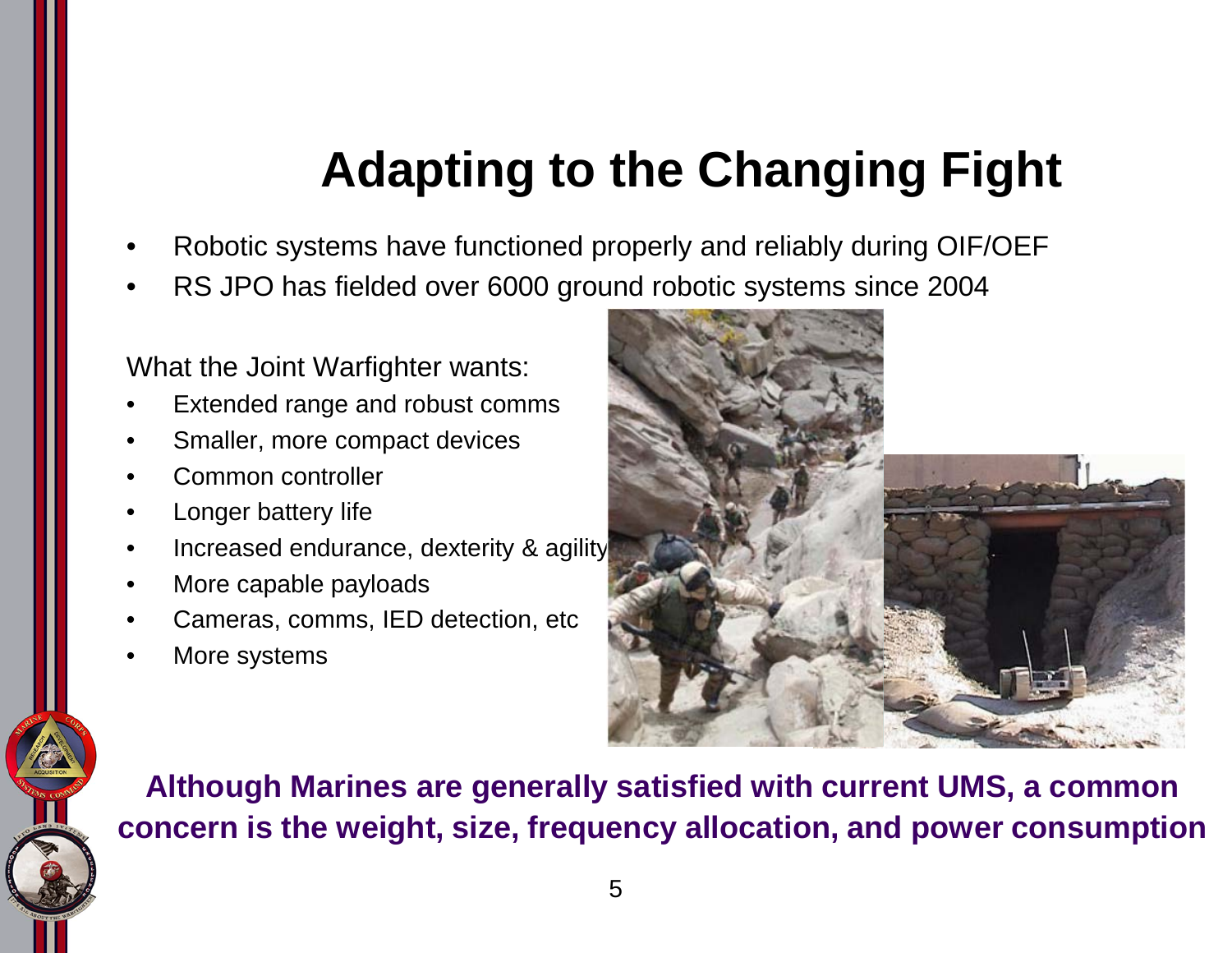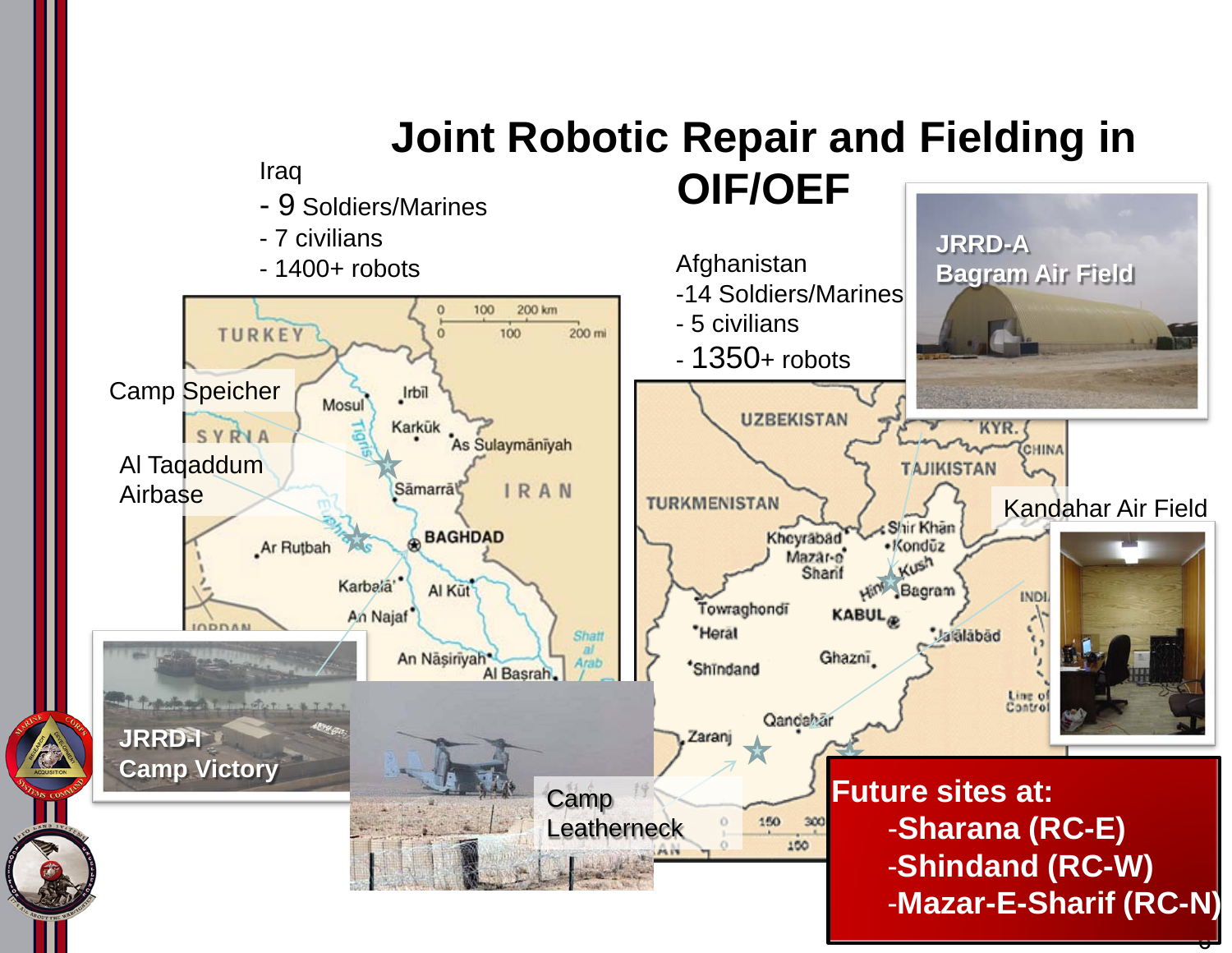## **Near-Term Program Initiatives**

- **Equipping the force (I MEF robot needs)**
	- **Devil Pup (mini-EOD)**
	- **R2C robot**
	- **xBot**
- **Robot modernization**
	- **Comms**
	- **Tool kit**
	- **Battery tray**
	- **Additional payloads**
- **Interoperability Industry Day – 15 June 2010**
- **Theater sustainment of ground robots Joint Robotic Repair and Fielding Activity**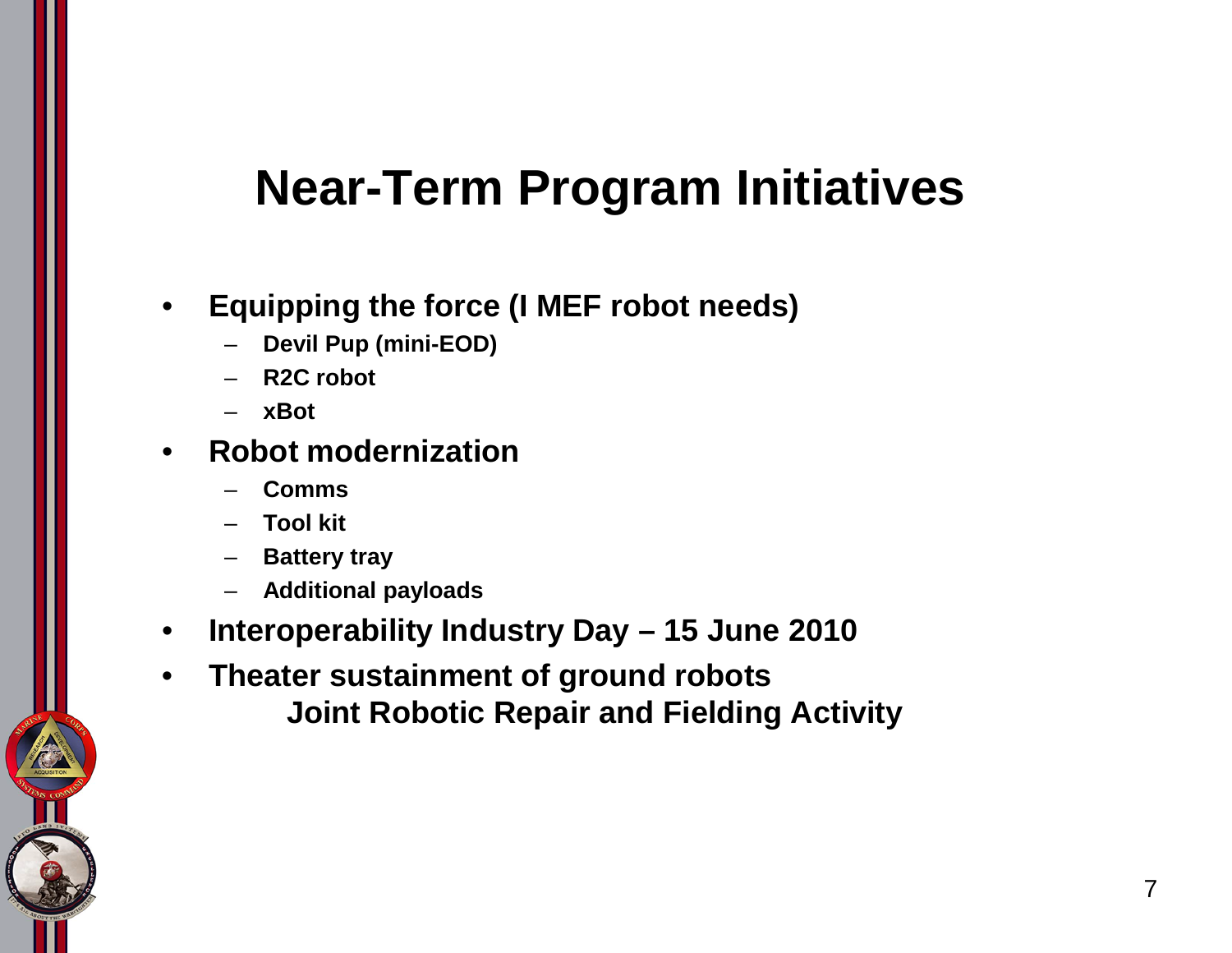## RS JPO Procurement Funding MV-4/Small Robot

| <b>FY</b>              | <b>FY 09</b>   | <b>FY 10</b>   | <b>FY 11</b>   | <b>FY 12</b>    | <b>FY 13</b> | <b>FY 14</b>   | <b>FY 15</b> | <b>FY 16</b>   | <b>FY 17</b>   |
|------------------------|----------------|----------------|----------------|-----------------|--------------|----------------|--------------|----------------|----------------|
| MV4B Funds (\$m)       | \$16.09        | \$14.98        | \$16.65        | \$17.47         | \$12.13      | \$6.97         | \$4.91       | \$3.89         | \$1.70         |
| <b>MV4B Systems</b>    | 12             | 2              | $\overline{2}$ | 10 <sup>°</sup> | 3            | $\overline{0}$ | $\theta$     | $\overline{0}$ | $\overline{0}$ |
|                        |                |                |                |                 |              |                |              |                |                |
| MTRS-RC Funds (\$m)    | \$0.00         | \$2.50         | \$11.36        | \$16.06         | \$14.56      | \$14.90        | \$19.04      | \$12.62        | \$4.00         |
| <b>MTRS-RC Systems</b> | $\overline{0}$ | $\overline{0}$ | 54             | 36              | 30           | 27             | 65           | 16             | $\overline{0}$ |

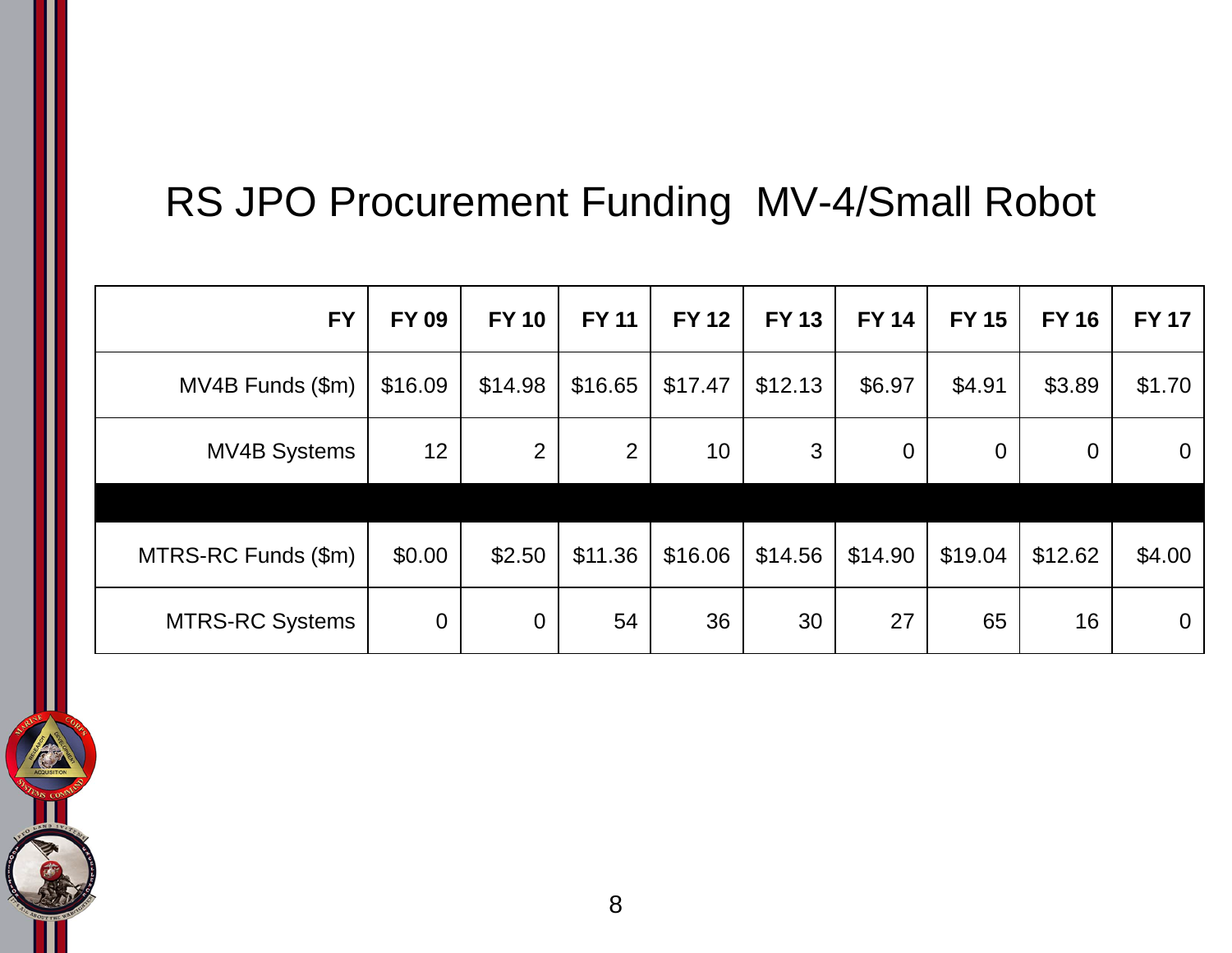### **RS JPO Current IDIQ Contracts**

| <b>Contractor/Contract Number</b>      | <b>POP</b> | <b>Ceiling</b> | <b>Ceiling Remaining</b> |
|----------------------------------------|------------|----------------|--------------------------|
| AGT, W900K-08-D-0034                   | 28-Feb-13  | \$45M          | \$24.27M                 |
| DOK-ING, N61339-07-D-0012              | 31-Dec-11* | \$45M          | \$20M                    |
| RC 50/60, Alion 0908041RW Task Order 1 | 31 Mar 10  | \$312,628      | Approx \$10K             |
| iRobot FasTac, W900K-08-D-0033         | 30-Sep-12  | \$286M         | \$158M                   |
| ICX Nomadics IDIQ, N61339-07-D-0008    | 30-Sep-10  | \$28M          | \$8.36M                  |
| Remotec, N61339-07-D-0013              | 22-Feb-11  | \$45M          | \$36M                    |
| iRobot, PackBot, W900KK-08-D-0040      | 22-Aug-13  | \$200M         | \$168M                   |

\* Contract extension in progress

3 March 2010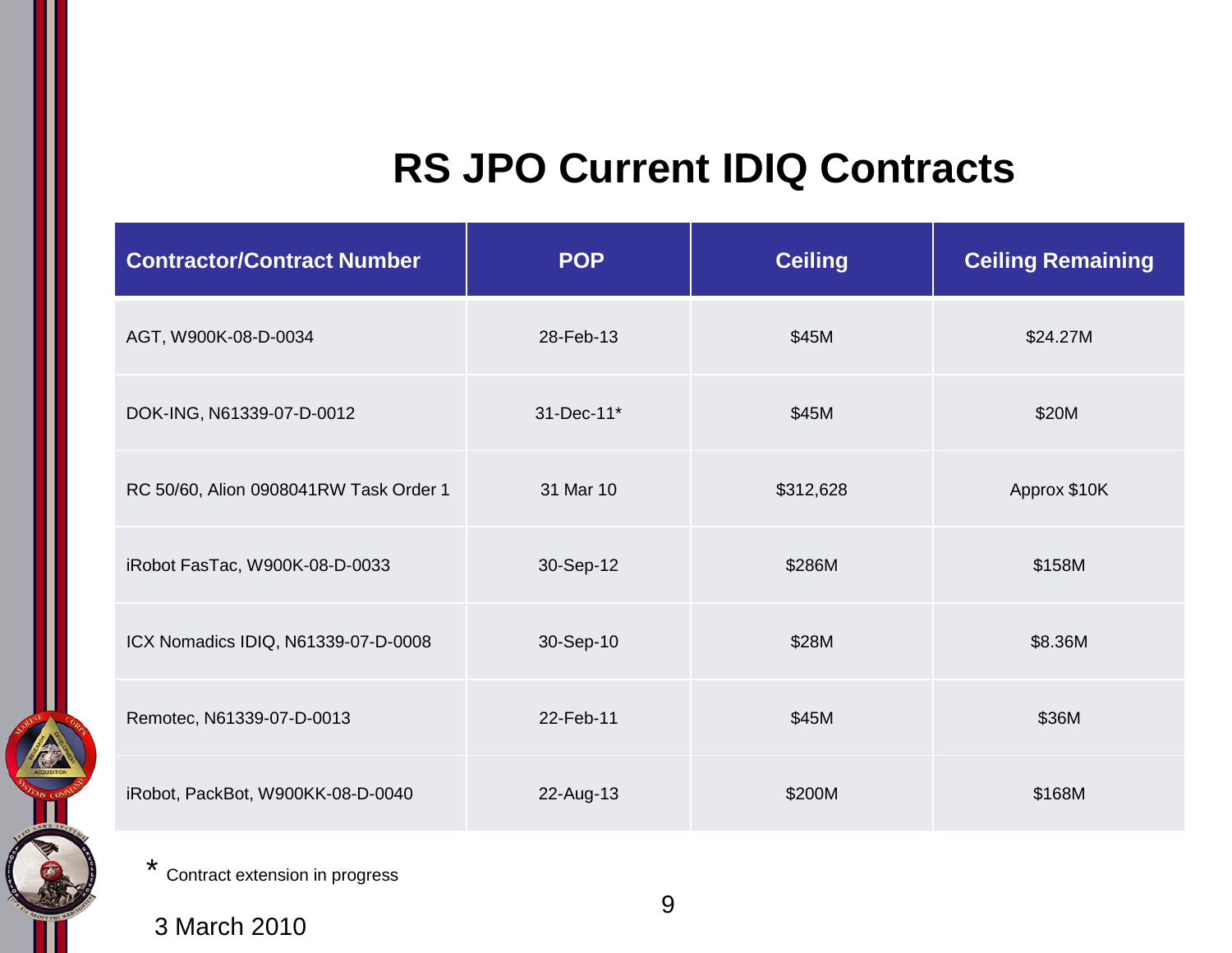## **RS JPO Near Term Contractual Actions**

- Mini-EOD: Existing REF contract at Ceiling at 229 systems. New requirement for additional 119 systems plus spares. Working an Urgent action (UCA) to meet this requirement. Concurrently working a long term Mini EOD contract for future requirements and sustainment.
- Talon: New sole source 5 year IDIQ with a ceiling of \$75M for systems, spares, training and RMAs. Separate Systems Technical Support contract for approx. \$6- 8M.
- Packbot: New sole source 5 year IDIQ with a ceiling of \$60M for systems, spares, training and RMAs.
- MV-4: Systems Technical Support (STS) stand alone contract. CPFF type contract. 3 year with a maximum of 60,000 hours.
- MV-4: New sole source 5 year IDIQ with 10 min/64 max and with a ceiling of \$43M. Includes, systems, spares, training, and FSRs. Current production contract is being extended to 31 Dec 11.
- Small Robot: Working with USMC to determine final requirements for the Route Reconnaissance & Clearance (R2C) robot Program of Record. A full & open competition will be utilized to select the contractor.
- Satellite Communication Services: For 12 months (May 10 to April 11) at all OCONUS JRRD Locations, estimated \$500k.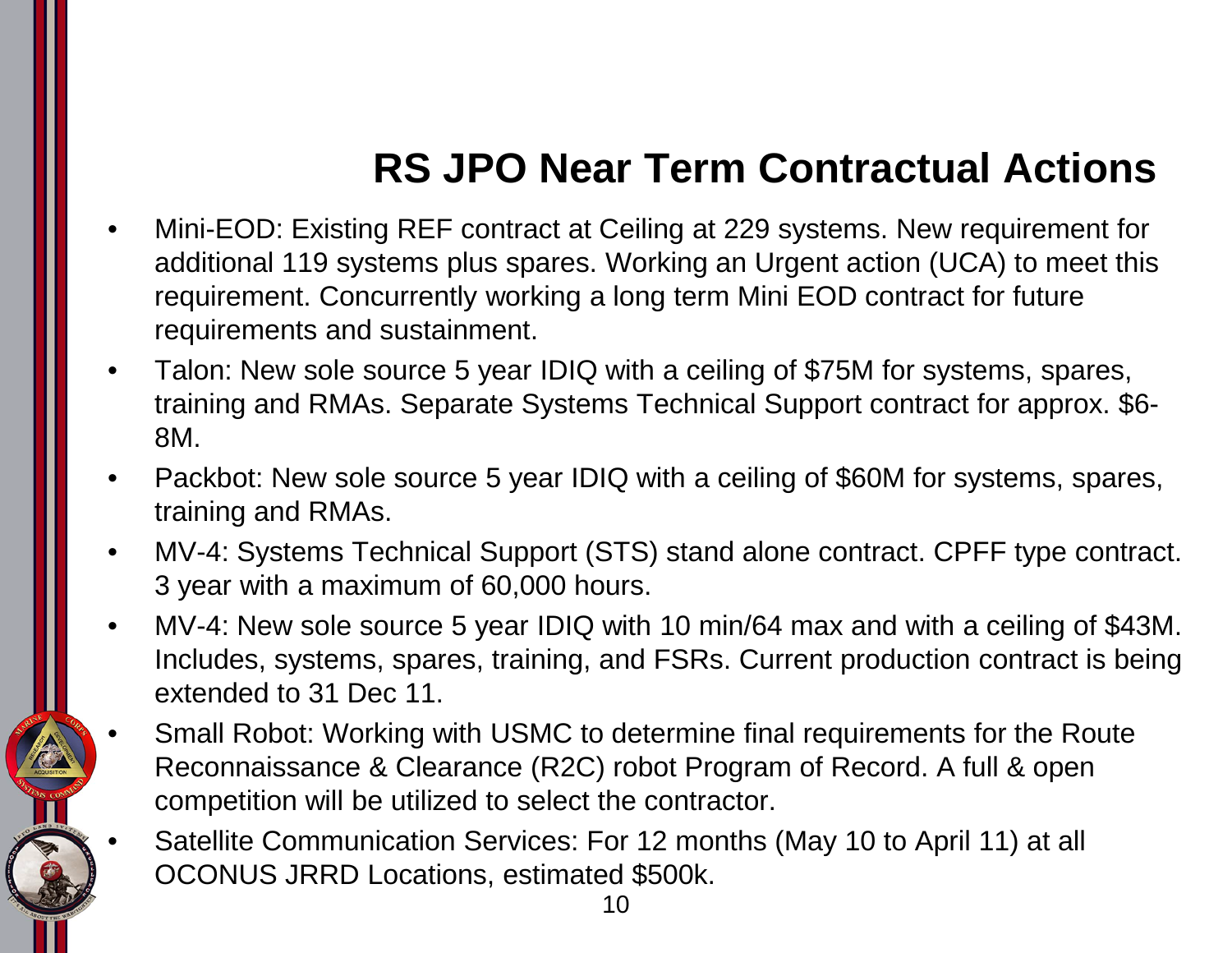# **Opportunities for Industry**

- Small Robot for Clearance Company
	- Expected to competitively award 2QFY11
- EDD (Explosive Detection Device)
	- Anticipate Late FY10 competitive award for 1,500
- Open Architecture Standards for UMS Interoperability
- Robotic Components
	- Continue Contingency Systems
	- Second Sourcing Opportunities
	- Multiple Systems
	- Multiple Components
	- Varied Schedule
- Squad Multipurpose Equipment Transport (S-MET)
	- Competitive action with down select. Quantity of 5,900 units. Anticipate R&D efforts in FY14 and production in FY16. Currently working on LCCE to be completed 3QFY10. 11